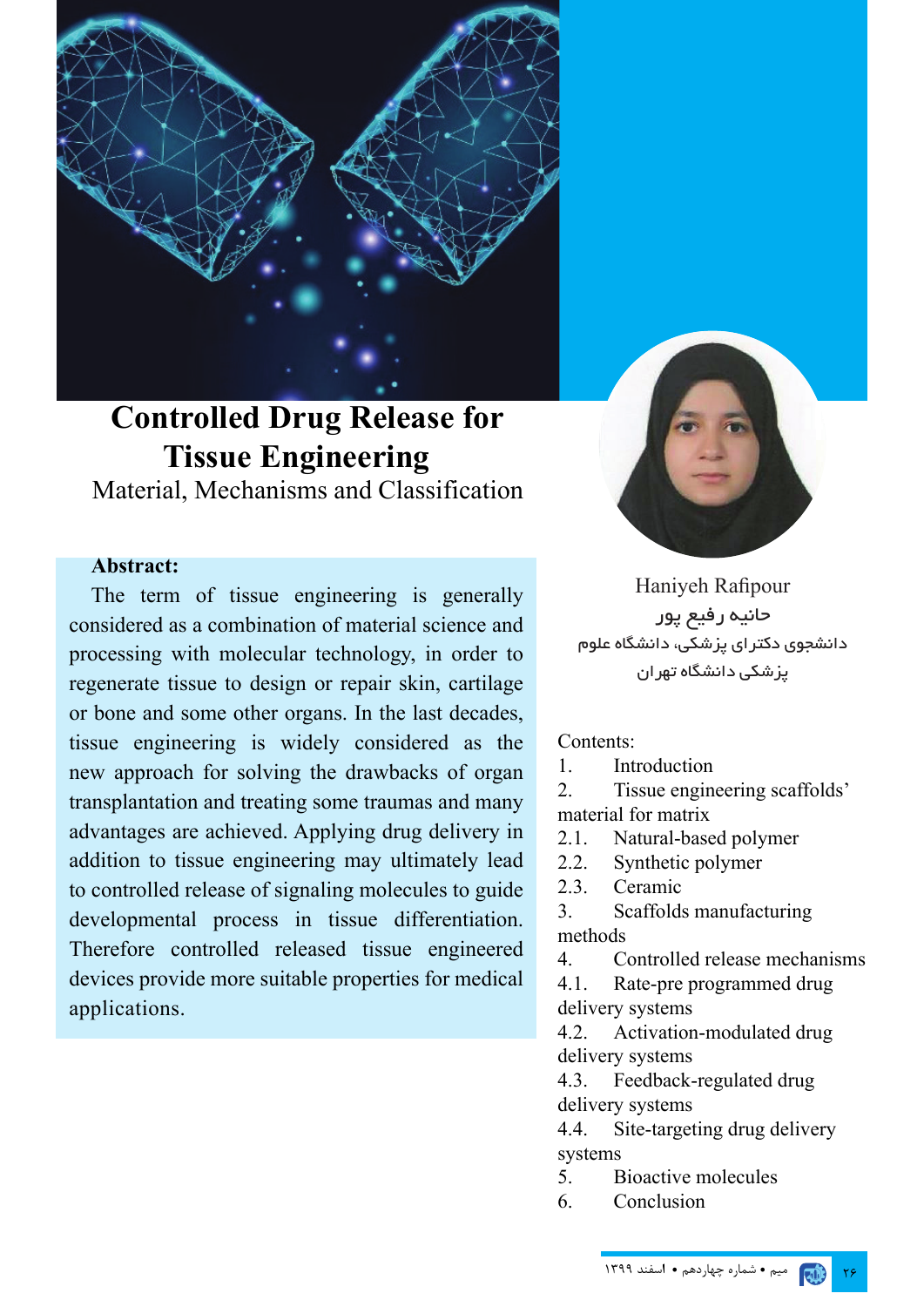1. Introduction

Accidents, diseases, traumas can cause tissue degeneration and destruction, so it is necessary to provide suitable treatments. Transplanting organs and tissues has dominance over the other methods, but this method causes significant problems and side effects and has some limitations. Therefore, most of these difficulties can be solved by a new field which is the integration of material science and medical science and regarded as tissue engineering (TE). The base structure of TE is a three dimensional scaffold which is loaded with active molecules and cells. [11]

Initially TE scaffolds have just provided some mechanical and structural support that is not adequate any more. These kinds of scaffolds are now replaced with smart scaffolds which control some parameters that can affect the implant. Choosing proper materials and fabrication techniques can answer our demands. [52]

Some considerations are important for selecting the suitable materials and fabrication methods for tissue engineering are:

1. Biocompatibility: It is the ability of material and scaffold to apply without harmful immune response or inflammatory reaction. Cells must move through the scaffold, adhere and perform a normal function.

2. Biodegradability: Scaffold implant should be replaced by tissue's body. After degradation the products should not be toxic. The scaffold's regeneration and degradation rate should be matched.

3. Mechanical Properties: Mechanical properties must be appropriate for the anatomical site on which the scaffold is to be implanted. This is more challenging for fabrication orthopedic (bone and cartilage) and cardiovascular scaffolds. Tensile strength, surviving under in vivo condition, etc are the examples of mechanical properties.

4. Porosity: Porous structures allow scaffolds to interact with cells and the pore size determines the kinetic release of bioactive molecules.

5. Binding Affinity: the strength of binding between matrix and bioactive molecules

6. Loading capacity: how much drug can be loaded in scaffold

7. Process ability

Ideal scaffolds should demonstrate these properties along with controlled degradation for releasing factors and medicines. [1]

Developments in drug delivery systems and devices in recent years and mixing it with tissue engineering lead to create controlled release devices which can be triggered and release the desired amount of medicine or factor at desired time at desired location. For instance enzymatically triggered systems work just with introducing the special enzyme or chemicals. However, some limitation are not solved. [20]

In this review, we will first introduce materials that are commonly used in tissue engineering, then we are mentioned at some fabrication techniques which provide suitable scaffolds with high loading capacity and porosity. At the end some drug release systems and bioactive molecules are introduced.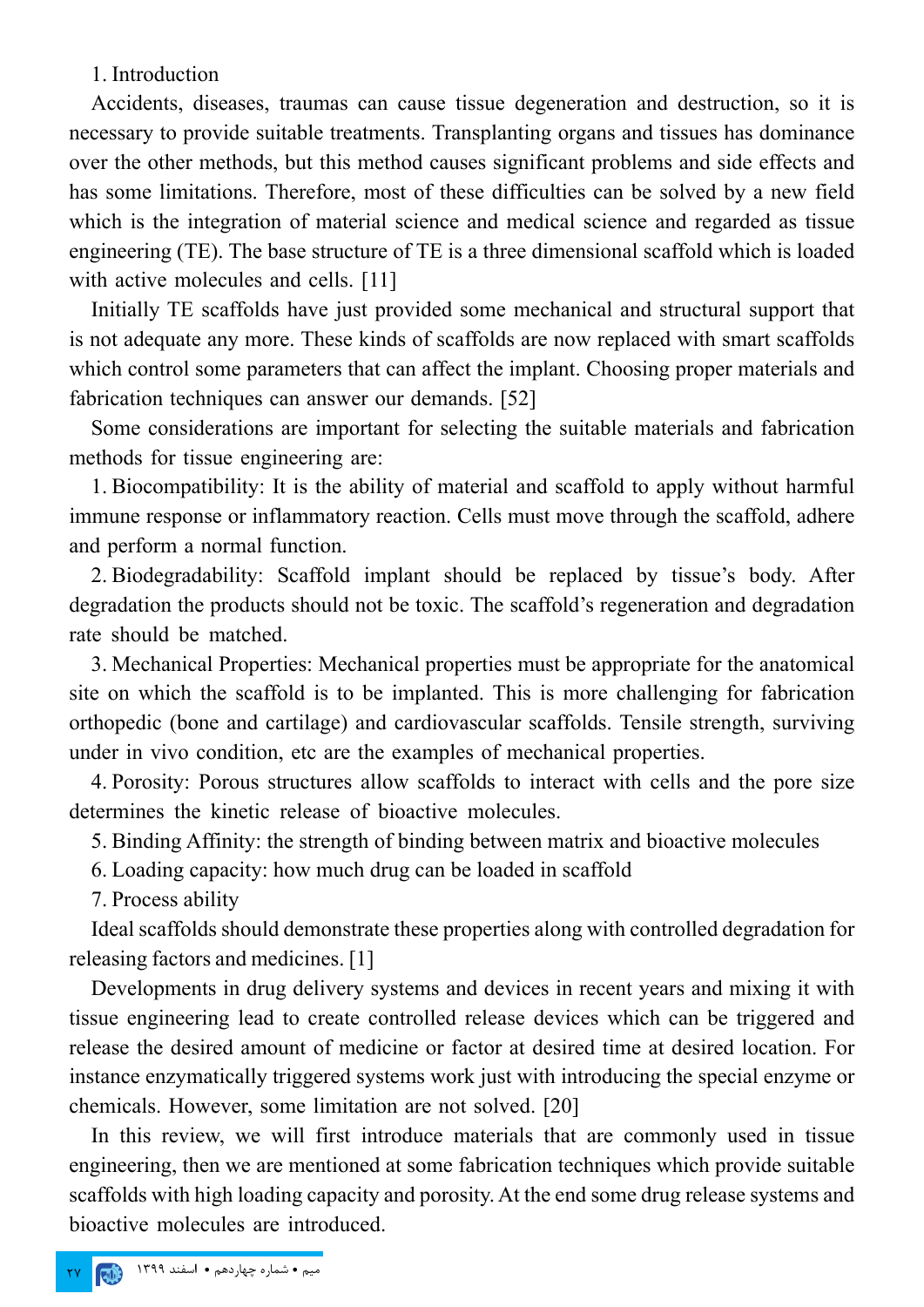2. Tissue engineering scaffolds' material for matrix

Choosing functional materials for scaffold synthesis are always challenging. The materials abilities can influence directly on scaffolds. On the other hand, fabrication methods are completely dependent on substance molecular structure. In medical application, selecting materials are based on material molecular structure, solubility, surface energy, ability for water uptake, surface erosion. [53]

In this review, materials divided into three main groups: ceramics, synthetic polymer, natural polymer which their properties are mentioned. [2]

2.1. Natural-based polymer

Natural-derived materials obtained from vertebrates and invertebrates animal, microorganisms and vegetal structure; Bioactive properties, better interaction with cell and biological recognition are the advantages of these material. Protein-based (collagen, gelatin, fibrin, albumin and elastin), carbohydrate-based (chitosan, starch, alginate, hyaluronic acid, chondroitin sulfate, dextran and agar), polynucleotide-based (DNA and RNA) organic materials are the three main class of natural polymer. [2, 3]

Table 1.natural-based polymer

| Material             | Properties                                                                                                                                                                                                     | Encapsulated/<br>seeded cell                                                                                      | Tissue                                                                                                         | References  |
|----------------------|----------------------------------------------------------------------------------------------------------------------------------------------------------------------------------------------------------------|-------------------------------------------------------------------------------------------------------------------|----------------------------------------------------------------------------------------------------------------|-------------|
| 1. Protein-<br>based |                                                                                                                                                                                                                |                                                                                                                   |                                                                                                                |             |
| 1.1.<br>Collagen     | High mechanical<br>strength, good<br>biocompatibility, low<br>antigenicity, ability<br>of crosslinking,<br>water uptake ability,<br>biodegradability                                                           | Chondrocyte,<br>mesenchymal cell,<br>epithelium fibroblast,<br>smooth muscle<br>cell, osteoblast,<br>preadipocyte | Bone,<br>cartilage, skin,<br>intervertebral<br>disc, tooth,<br>cardiovascular,<br>adipose, renal<br>glomerular | [3, 33, 61] |
| 1.2.<br>Gelatin      | Biodegradability,<br>biocompatibility,<br>derived from collagen,<br>low antigenicity,<br>electrical, physical and<br>homeostatic property,<br>high cytocompatibility,<br>biosafety, ability of<br>crosslinking | Preadipocyte,<br>Chondrocyte,<br>mesenchymal cell,<br>osteoblast                                                  | Bone,<br>cartilage, skin,<br>adipose                                                                           | [3, 46, 61] |
| 1.3. Fibrin          | Immunocompatibility,<br>fibrin glue (hemostatic<br>and chemotactic<br>ability), rapidly<br>invaded                                                                                                             | Keratinocyte,<br>urothelial cell, tracheal<br>epithelial cell, murine<br>embryonic cell,<br>mesenchymal cell,     | Bone,<br>vessel, skin,<br>spinal cord,<br>cartilage,<br>intervertebral<br>disc                                 | $[3]$       |
| 1.4.<br>Albumin      | High compatibility,<br>easy process ability,                                                                                                                                                                   | Osteocyte                                                                                                         | bone                                                                                                           | $[46]$      |
| 1.5. Elastin         | <b>Bioactive</b><br>property, elasticity,<br>Biodegradability,<br>biocompatibility, low<br>poly-dispersity                                                                                                     | Chondrocyte,<br>fibroblast, adipose cell                                                                          | Vascular-<br>smooth muscle<br>cell, cartilage,<br>adipose                                                      | $[3]$       |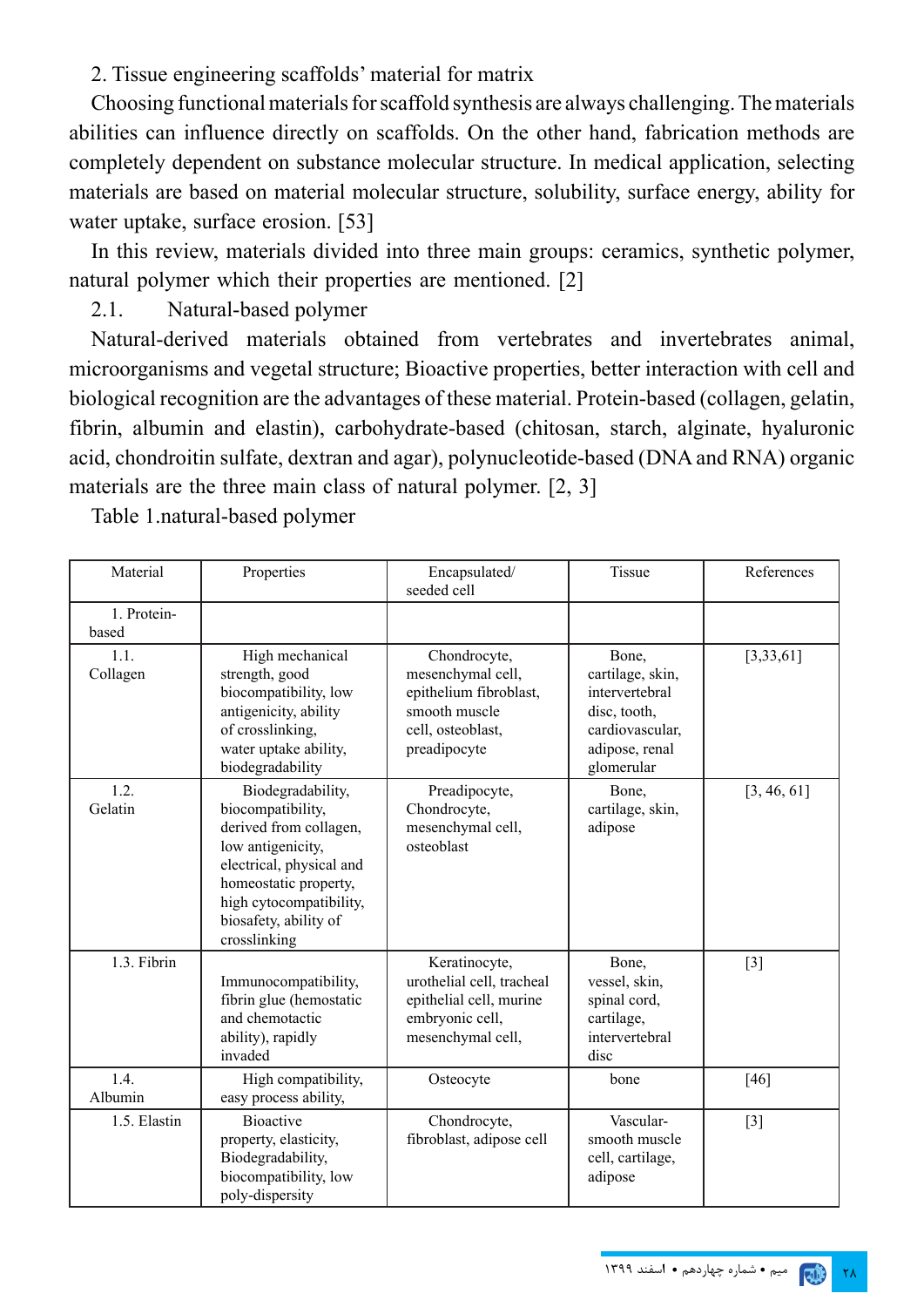| $\overline{2}$ .<br>Carbohydrate-<br>based                  |                                                                                                                                                                                                                                           |                                                                                       |                                                              |         |
|-------------------------------------------------------------|-------------------------------------------------------------------------------------------------------------------------------------------------------------------------------------------------------------------------------------------|---------------------------------------------------------------------------------------|--------------------------------------------------------------|---------|
| 2.1.<br>Chitosan                                            | Biologically<br>renewability,<br>Biodegradability,<br>biocompatibility,<br>low antigenicity,<br>permeability,<br>biofunctional,<br>bioadhesive, high<br>chemical versatility,<br>high wound healing<br>potential, haemostatic<br>property | Leukocyte,<br>macrophage,<br>fibroblast, osteoblast,<br>ligament cell,<br>chondrocyte | Cartilage,<br>bone, vessel,<br>nerve, skin                   | $[3]$   |
| 2.2. Starch                                                 | Cytocompatibility,<br>biocompatibility,<br>bioadhesive,<br>mechanical property*                                                                                                                                                           | Bone marrow<br>cell, endothelial cell,<br>osteoblast                                  | Bone,<br>vessel                                              | [3, 46] |
| 2.3.<br>Alginate                                            | Mucoadhesive,<br>water uptake ability,<br>porosity, pH dependent<br>behavior                                                                                                                                                              | Bone marrow<br>cell, chondrocyte,<br>fibroblast                                       | Cartilage,<br>bone, vessel,<br>nerve, liver,<br>pancreas     | [3, 46] |
| 2.4.<br>Hyaluronic<br>acid                                  | Viscoelastic<br>property, bacteriostatic,<br>free radical scavenger                                                                                                                                                                       | Chondrocyte,<br>mesenchymal,<br>preadipocyte                                          | Cartilage,<br>bone, vessel,<br>spinal cord,<br>skin, adipose | [3, 46] |
| 2.5.<br>Chondroitin<br>sulfate                              |                                                                                                                                                                                                                                           |                                                                                       |                                                              |         |
| <b>Binding</b><br>to protease<br>inhibitor,<br>bioadhesive, | Chondrocyte,<br>myoblast,<br>mesenchymal,<br>fibroblast                                                                                                                                                                                   | Bone, cartilage,<br>heart valve, kidney                                               | $[3]$                                                        |         |

\*mechanical properties is affected by water

#### 2.2. Synthetic polymer

Synthetic polymers are one of the options that can be utilized for scaffold synthesis. Porosity, degradation rate, non-toxicity and suitable mechanical properties make them a suitable material for manufacturing controlled release scaffolds. In addition, these polymers have cheaper price, but comparable quality to natural-based polymers.

Aliphatic polyesters, poly(ortho esters), polyanhydrides, Poly(alkyl cyanoacrylates), poly(urethane), Poly(amino acids) are widely used in designing application.[22]

| Material               | <b>Properties</b> | Tissue/disease and<br>biomedical application | References |
|------------------------|-------------------|----------------------------------------------|------------|
| 1. Aliphatic polyester |                   | Bone, soft<br>tissue(cartilage), nerve       | [45,46]    |

#### Table 2.synthetic polymer

## 29 میم • شماره چهاردهم • اسفند 1399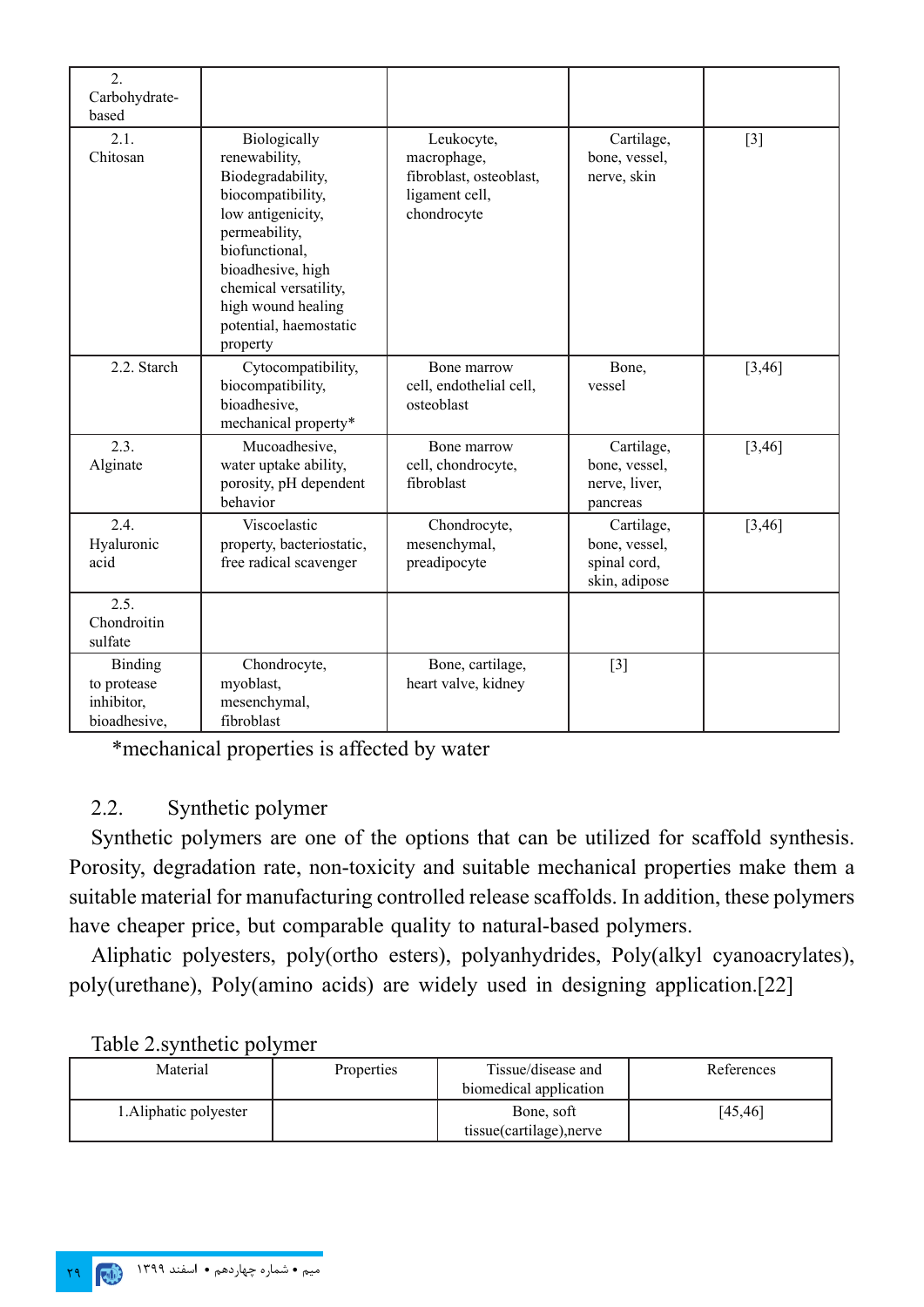| 1.1. Poly(glycolic      | Highly                |                     |          |
|-------------------------|-----------------------|---------------------|----------|
| acid)(PGA)              | crystalline,          |                     |          |
|                         | high melting          |                     |          |
|                         | temperature(>200),    |                     |          |
|                         | high tensile          |                     |          |
|                         | strength, low         |                     |          |
|                         | solubility in organic |                     |          |
|                         | solvent, high         |                     |          |
|                         | degradation rate      |                     |          |
|                         |                       |                     |          |
| 1.2. Poly(lactic acid)  | Semi-                 |                     |          |
| (PLA)                   | crystalline,          |                     |          |
|                         | high melting          |                     |          |
|                         | temperature(>170),    |                     |          |
|                         | low degradation       |                     |          |
|                         | rate, good            |                     |          |
|                         | processability,       |                     |          |
|                         | mechanical            |                     |          |
|                         | property              |                     |          |
| 1.3.                    | Semi-                 |                     |          |
| Poly(caprolactone)(PCL) | crystalline,          |                     |          |
|                         | low melting           |                     |          |
|                         | temperature(55-60),   |                     |          |
|                         | cheap, high           |                     |          |
|                         | solubility in organic |                     |          |
|                         |                       |                     |          |
|                         | solvent, blend        |                     |          |
|                         | forming ability, low  |                     |          |
|                         | degradation rate      |                     |          |
| 1.4.                    | Biocompatible,        |                     |          |
| Poly(hydroxyalkanoate)  | biodegradable,        |                     |          |
| (PHA)                   | thermoplastic         |                     |          |
| 2. Poly(ortho ester)    | Biodegradable,        | Ophthalmic disease  | [1, 46]  |
| (POE)                   | hydrophobic,          |                     |          |
|                         | surface erodible      |                     |          |
| 2.1.1                   | Autocatalytic         |                     |          |
|                         | effect,               |                     |          |
|                         |                       |                     |          |
| 2.2. II                 | Highly                |                     |          |
|                         | hydrophobic,          |                     |          |
|                         | acid treatment for    |                     |          |
|                         | degradation           |                     |          |
| 2.3. III                | Wide range of         |                     |          |
|                         | physical property     |                     |          |
| 2.4. IV                 | Appreciable           |                     |          |
|                         | degradation           |                     |          |
| 3. Polyanhydride        | surface erodible,     |                     |          |
|                         |                       | Brain, chemotrophic | [45, 46] |
|                         | high biocompatible,   | agent               |          |
|                         | hydrolytically        |                     |          |
|                         | unstable, poor        |                     |          |
|                         | mechanical            |                     |          |
|                         | property              |                     |          |
| 3.1. Poly(sebacic       | Highly                |                     |          |
| anhydride)(PSA)         | crystalline, high     |                     |          |
|                         | degradation rate      |                     |          |
| 3.2. Aromatic poly      |                       |                     |          |
| anhydride               |                       |                     |          |
|                         |                       |                     |          |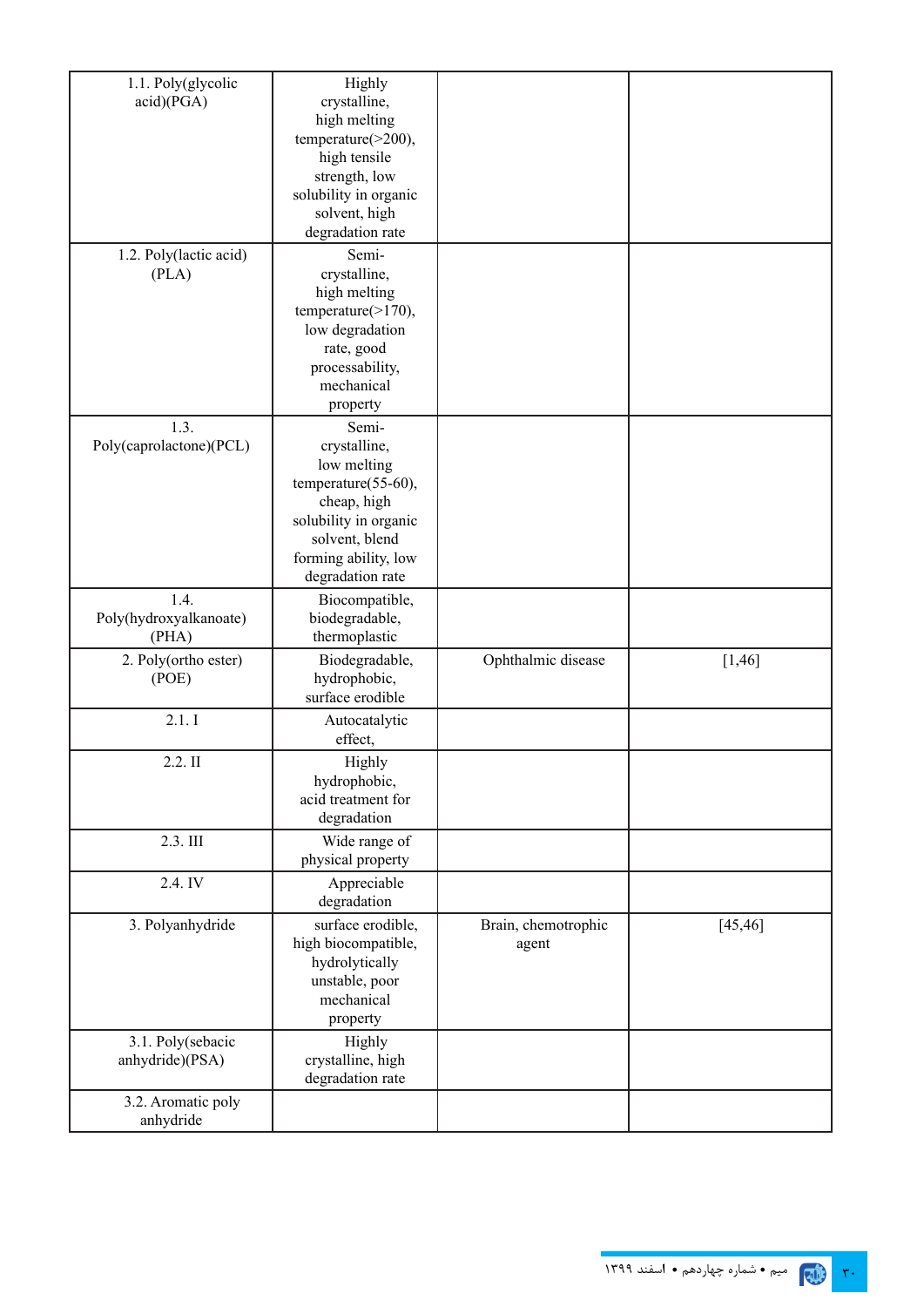| 4. Poly(alkyl         | Tissue adhesive,    | Cancer agent          | $[46]$   |
|-----------------------|---------------------|-----------------------|----------|
| cyanoacrylates)       | embolization        | element, skin         |          |
|                       | agent, high         |                       |          |
|                       | degradation rate    |                       |          |
|                       | ranging (hours to   |                       |          |
|                       | days), haemostatic  |                       |          |
|                       | property            |                       |          |
| 5. Poly(amino acids)  | High crystalline,   | Orthopedic implant,   | [45, 46] |
| (PAA)                 | low degradation     | bone                  |          |
|                       | rate, mechanical    |                       |          |
|                       | property            |                       |          |
| 5.1. Tyrosine-derived | Perfect             |                       |          |
| polycarbonates        | compatibility, slow |                       |          |
|                       | degradation rate    |                       |          |
| 5.2. tyrosine-derived | High                |                       |          |
| poly(imino carbonate) | mechanical          |                       |          |
|                       | strength, high      |                       |          |
|                       | degradability,      |                       |          |
|                       | low processing      |                       |          |
|                       | temperature,        |                       |          |
|                       | processability      |                       |          |
| 6. Poly(urethane)     | Mechanical          | Bladder muscle,       | [45]     |
|                       | property,           | vascular endothelium, |          |
|                       | biocompatibility,   | cartilage             |          |
|                       | cell adhesive       |                       |          |

#### 2.3. Ceramic

Currently, bioactive ceramics are widely used as orthopedic and dental implants. In addition, coating some joint replacement with bioactive ceramics reduce the immune and inflammatory responses. crystalline and amorphous structures are commonly utilized in medical application. Good mechanical properties and bioactivity make them , one of the best choice for biomedical purpose.

Table 3.ceramic

| Material                              | Properties                                                                                    | Tissue/disease and<br>biomedical application | References   |
|---------------------------------------|-----------------------------------------------------------------------------------------------|----------------------------------------------|--------------|
| Hydroxyapatite(HA)                    | Stable in in vivo,<br>spongy structure, physical<br>strength, biocompatible,<br>biodegradable | Bone                                         | [1,34,35,36] |
| 2. Tri-calcium<br>phosphate(TCP)      | Biocompatible,<br>osteoconductive                                                             | <b>B</b> one                                 | [7]          |
| 3. Biphasic calcium<br>phosphate(BCP) | Bioadhesive,<br>controllable degradation<br>rate                                              | <b>B</b> one                                 | [8, 12]      |

3. Scaffolds manufacturing methods

Diverse technique have been mentioned in chemical engineering articles for designing and fabrication of scaffolds. However, some specific approaches have been utilized for manufacturing each types of scaffold, such as porous, microsphere-based, hydrogel, etc. scaffold fabrication technique in tissue engineering [39,53,57]:

- Porous scaffold fabrication/drug delivery [45]
- o Solvent casting/particulate leaching
- o Supercritical fluid processing (supercritical CO2)
- Electrospinning fabrication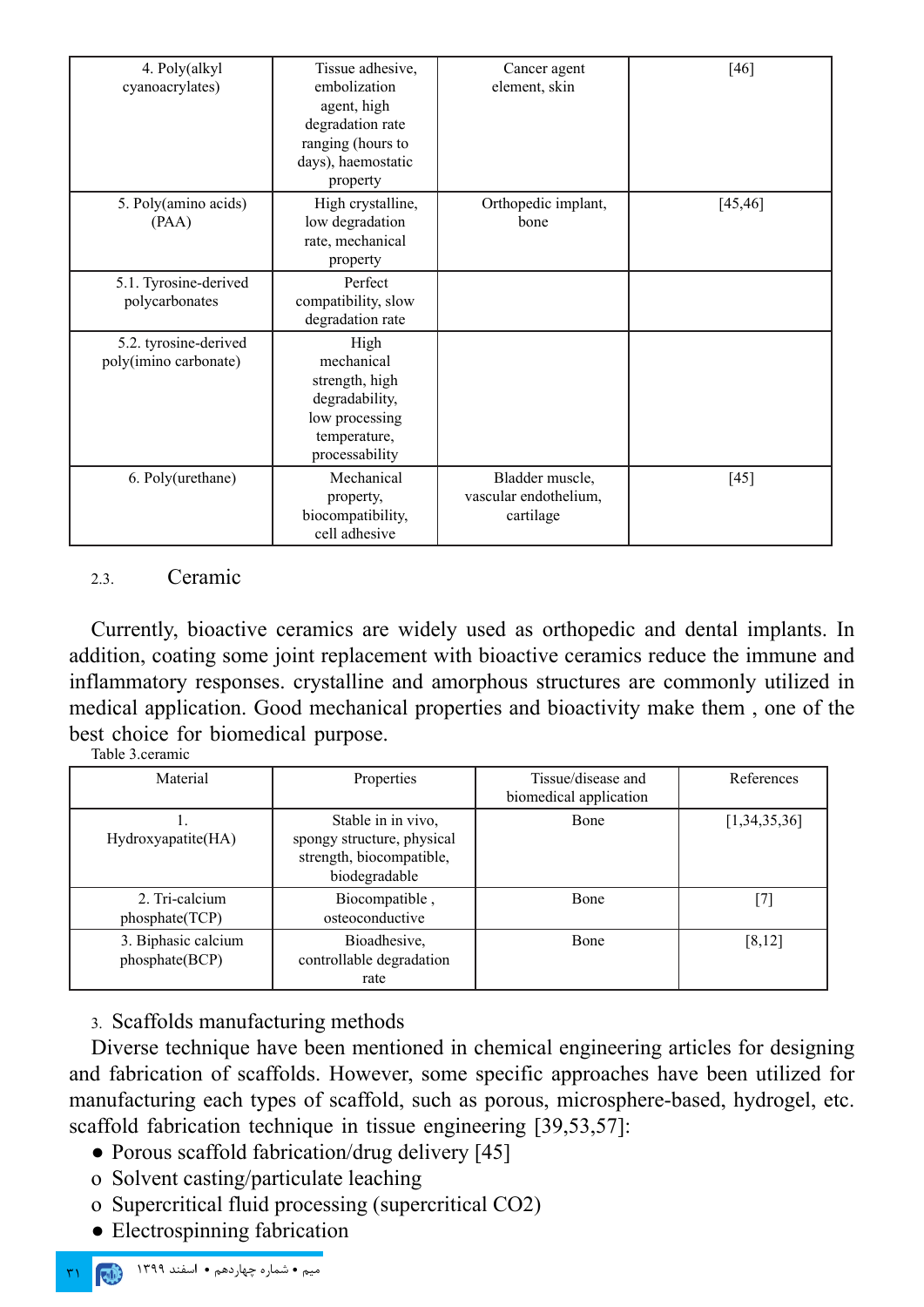- Microsphere-based scaffold fabrication
- o Solvent-evaporation
- o Particle aggregation
- Hydrogel fabrication [23]
- o Cryogelation
- o Gas foaming
- o Microemulsion
- o Freeze-drying
- o Microfluidics
- Ceramic scaffold fabrication [16]
- o Emulsion templating
- o Ca-phosphate sintering

## 3.1. Solvent casting/particulate leaching

Mixture of solid biodegradable polymer and salt particles was placed into the mold after that solvent was poured into the mold to fill voids of the polymer/salt particles (under negative pressure); it allowed the polymer to being dissolved and merged. Addition of Nonsolvent to salt/polymer composite made the composite solidify. Large amount of liquid (water) was introduced into mold for washing the inside salt particles. [29]

Advantages: Quick and fast technique

Affecting parameters: Particle size

3.2. Supercritical fluid processing (supercritical CO2)

Supercritical fluid is any material at temperature and pressure beyond the critical pressure and temperature. CO2 is a suitable fluid for many different application as a consequence of its property, for instance, non-toxicity, non-flammability and its critical parameter is easily accessible. Two main technique use scCO2: RESS and PGSS. [5]

1. RESS (rapid expansion of scCO2): particles was solubilized in scCo2 fluid, then the solution expansion occurred through capillary nozzle (diameter>150) into precipitation chamber. Solution decompress rapidly to provide supersaturating, nucleation and particle formation.

Advantages: Large particle is produced

Affecting parameters: 1)Temperature 2)pressure 3)nozzle geometry

2. PGSS (particle from gas saturated solution): scCO2 addition decreases polymers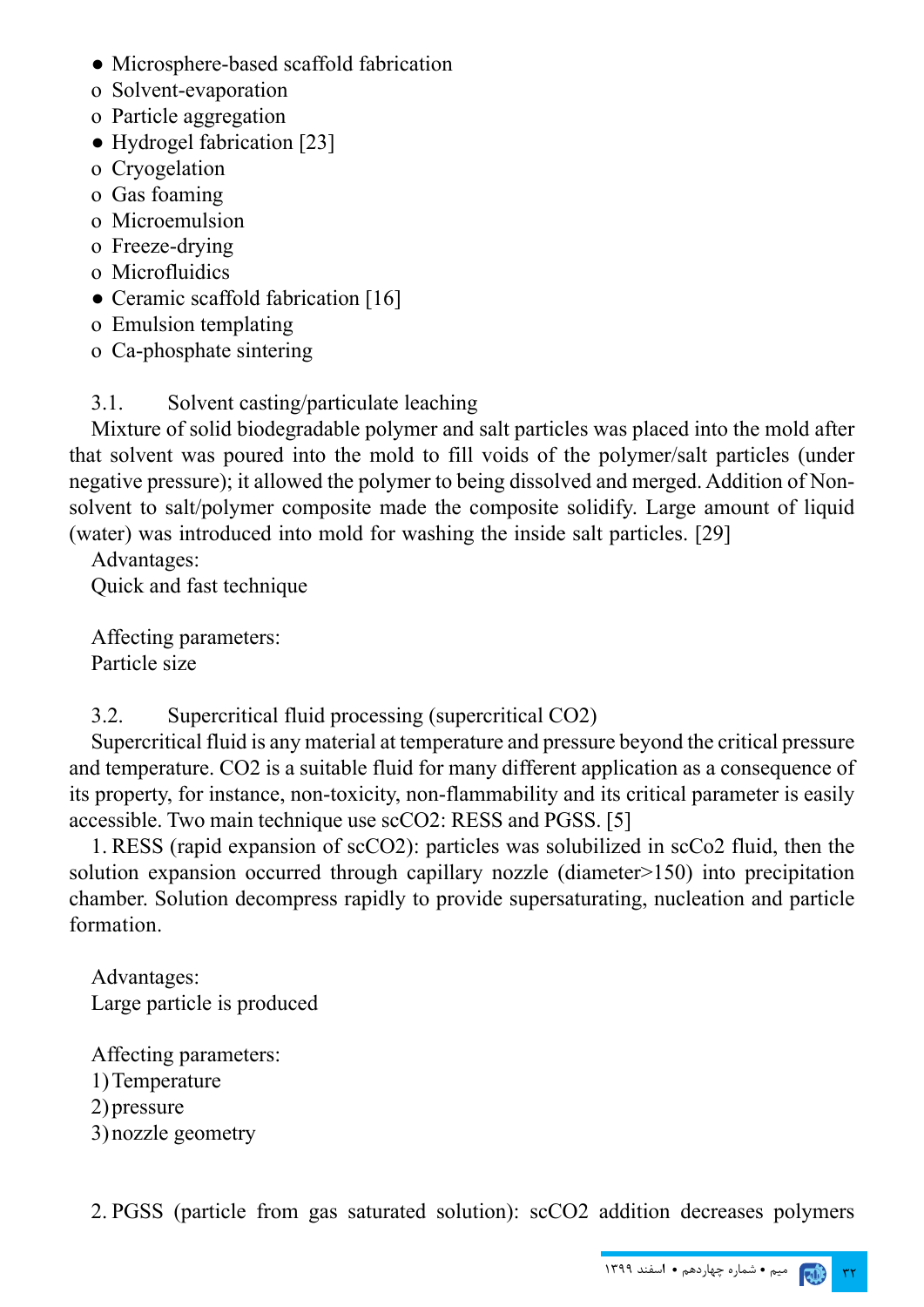critical temperature, it enables the material to liquefy at ambient temperature. On the other hand, reduction in viscosity in the presence of scCO2 allows the drug particles to be homogeneously integrated with solution by stirring device.

Advantages:

1)Solvent absence at any stage

2)Rapidity

3)Mild processing condition (150 bar, <40)

#### 3.3. Electrospinning

This technique is commonly used for fabrication nanoscale or microscale fiber.

A capillary tube filled with solution and is put under high voltage. An electrical equipment produce mutual charge repulsion which is induced in solution. It is against the surface tension of the solution. Increasing the intensity of electrical field causes dominance of charge repulsion on solution surface tension to jet forming. Final fiber is formed by solvent evaporation. [27,57]

Advantages:

1)Quick

2)simple

Affecting parameters:

1)viscosity

2) conductivity

3)surface tension

4)operational condition (hydrostatic pressure, electrical field, collector and tip distance)

#### 3.4. Solvent-evaporation

In this process, polymer is dissolved in immiscible solvent (water) and drug is diffused and dissolved in the solution. for forming the discrete droplets, the solution is emulsified by adding it to an aqueous continuous phase. Microsphere formation occurs when the organic solvent diffuses into aqueous phase and then evaporates at the interface of water and air. After evaporation harden microspheres are formed and they can be obtained with proper filtration. [48]

Advantages:

1)prevention of protein degradation

2)regulation of microsphere morphology

Affecting parameters:

1)drug solubility and loading

2)internal morphology

3)solvent type

4)diffusion rate

5)temperature

6)viscosity

## 3.5. Particle aggregation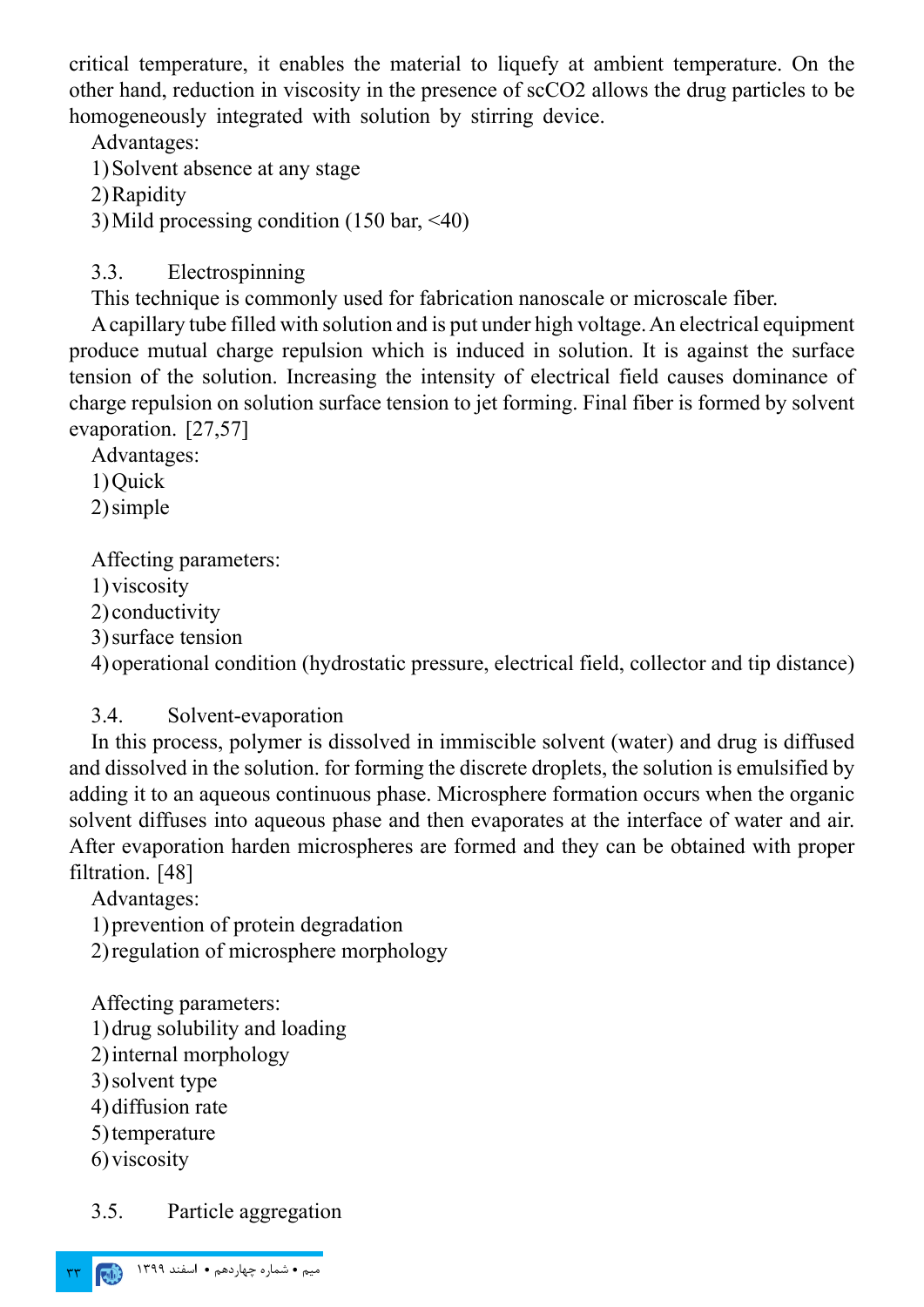This method is based on crosslink ability of polyelectrolytes with counterion to hydrogel beads forming (gelisphere forming). The main steps [40,50]:

1. Microsphere gelation using ionotropic gelation methods:

Drug-loaded polymeric solution drops into aqueous polyvalent cation solution. Three dimensional network is formed by cation diffusion into drug-loaded polymeric solution. The particles are collected and rinsed until neutral pH then, placed into mold and coat with gelatin.

2. Sphere characterization by SEM

Advantages: 1)Non-toxic 2) cheap

Affecting parameters:

1) concentration of polymer and crosslinking electrolyte

2)temperature

 $3$ ) pH

4)drug concentration

3.6. Cryogelation

Semi-frozen condition (-12°C to -18°C) causes ice crystal growth to perform as a porogen. Shape and size of the pores which are formed after defrosting, depend on the shape and size of the ice crystal. [22,46]

Advantages:

Cryogel advantages:

1)High mechanical stability

2)Immobilization of cells at mild condition

Affecting parameters: 1)Crosslinking type and degree

2) temperature

3)freezing rate

4)gel composition

## 3.7. Gas foaming

Polymer is saturated with CO2 gas by exposing polymer to CO2 in high pressure. Gas pressure reduction creates thermodynamic instability in polymers. Therefore, unstable dissolved CO2 is formed so separation between polymer and phase occurred. CO2 molecule clustering minimizes free energy and it causes pore nucleation. This pores grow when the surrounding polymers' dissolved CO2 is diffused into the pore nuclei. [32]

Advantages:

1)Fabrication high porous polymer

2)Absence of organic solvent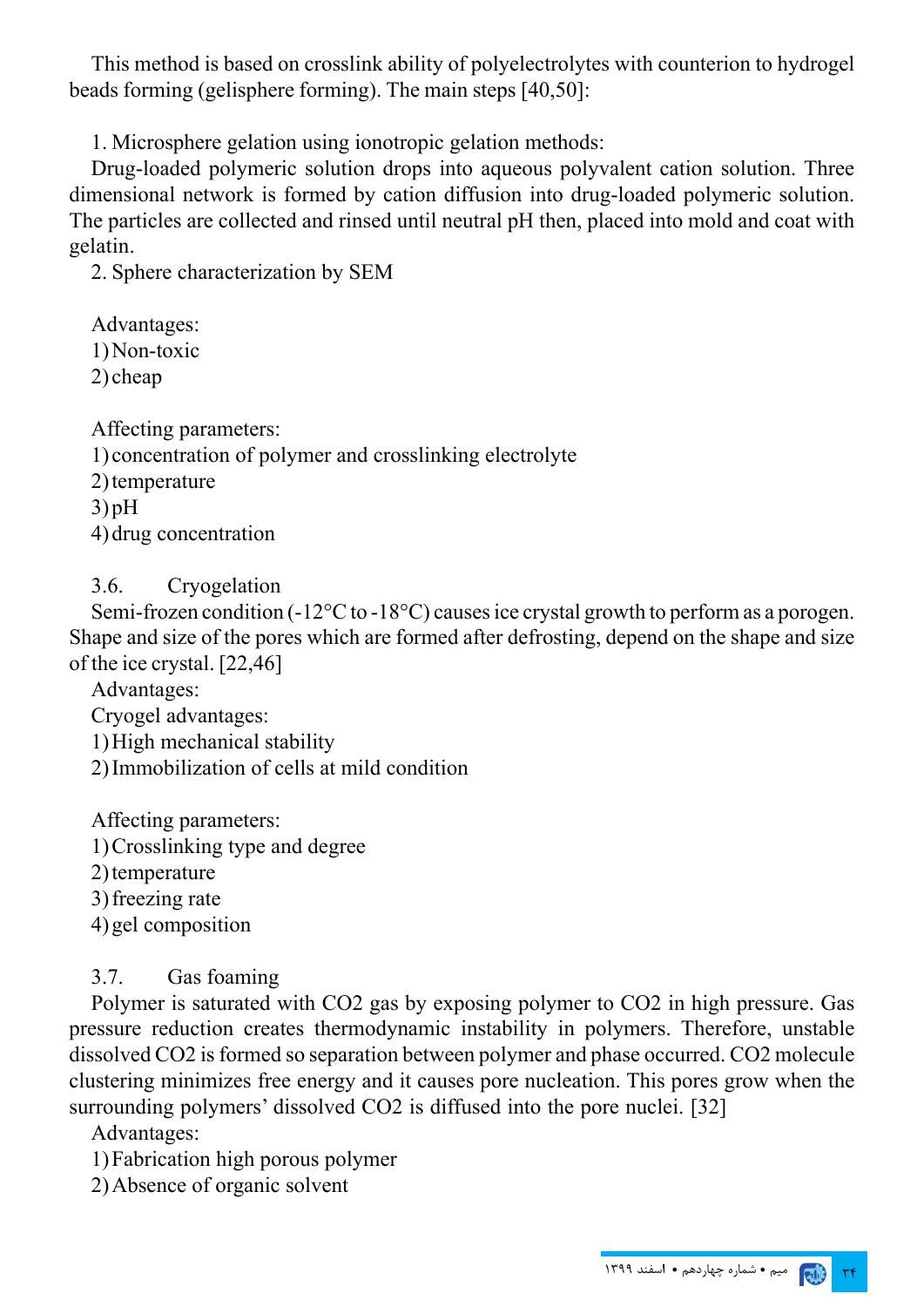Affecting parameters:

1)Temperature

2)Pressure reduction rate

3.8. Microemulsion

Aqueous and oil elements are mixed together with a specific rate in the presence of surfactant. Surfactant adsorbing causes reduction in surface tension and microemulsion form. [47,56]

Advantages:

1)Rapid polymerization rate

2)Making polymer with high molecular weight

Affecting parameters:

1)Monomer concentration

2)Temperature

3)Emulsifier concentration

3.9. Freeze-drying

This method has three major step: 1) freezing 2) sublimation (primary drying process) 3) secondary drying process

Freezing: freezing the solution at low temperature  $(-70^{\circ}C)$  to  $-80^{\circ}C$ )

Sublimation: the frozen solution placed in a chamber and the pressure is lowered through a specific vacuum. During this step, organic solution and ice are removed

Secondary drying process: most of the remaining unfrozen water is removed by desorption [30,57]

Advantages: Absence of organic solvent

Affecting parameters:

1)pressure

2) crystal size

3)self-temperature

4) chamber pressure

3.10. Microfluidics

Fluids at microscale demonstrate different Fluid mechanic properties, this matter can be used for manipulating droplets with immiscible fluid. [42]

Microfluidic devices with accurate geometry and design are required for manipulating the droplets. Two types of microfluidic device are mentioned in this review: 1) glass capillary 2) PDMS

1. Glass capillary: a square glass capillary carefully surrounds a cylindrical glass capillary for forming the water-in-oil or oil-in-water single emulsion droplets. Flowing direction of the fluid inside the cylindrical and square capillary can be the same or different. When both fluid rates decrease, monodisperse droplets are shaped at the capillary tip.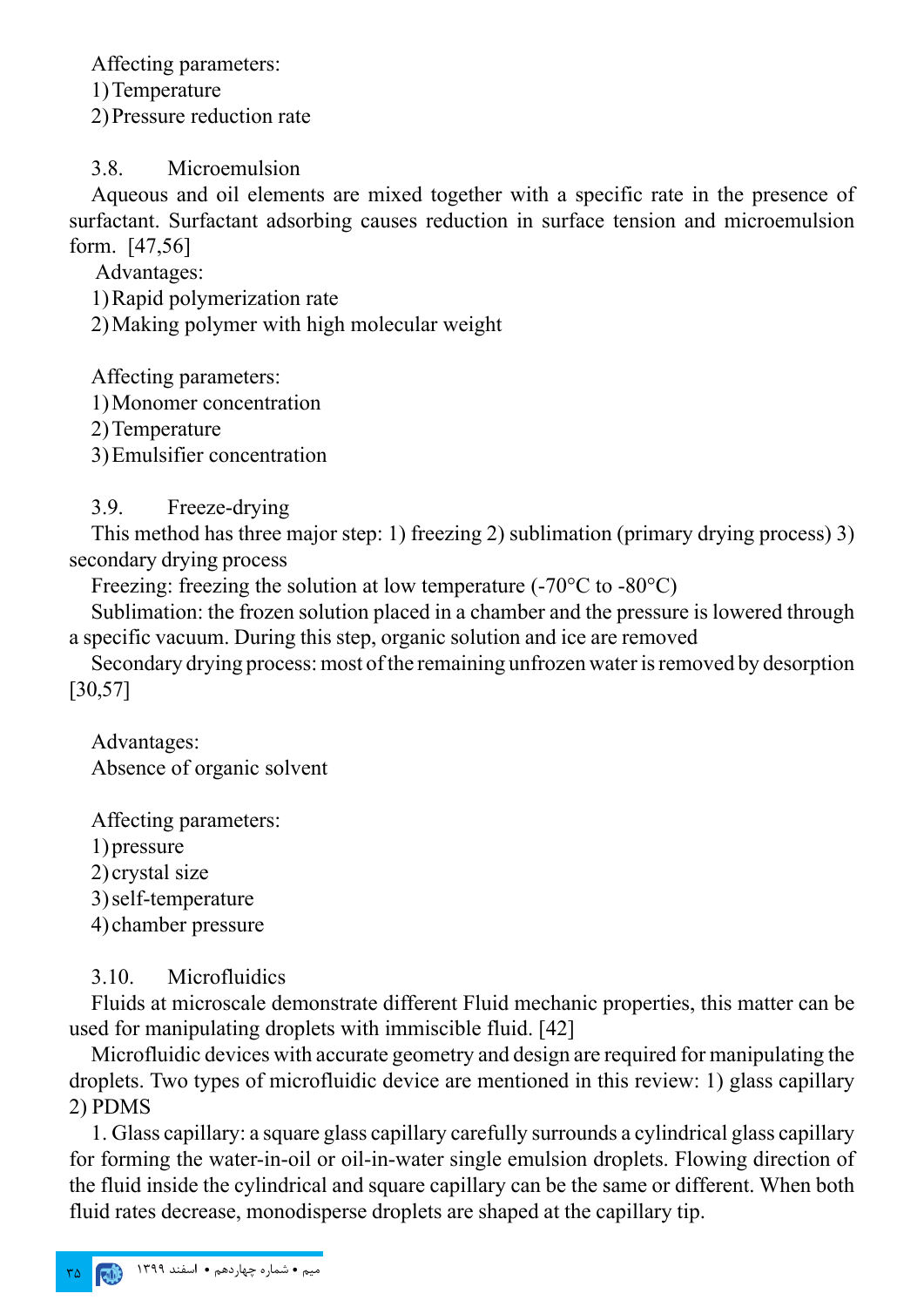2. PDMS: sandwich method and solid-object printing are the fabrication methods for producing the PDMS device to form the microchannel. This microchannel is made for separation and the flowing direction of the fluids are the same.

Advantages: 1)Well-controllable 2)Engineered divers type of microsphere

Affecting parameters: 1)Fluid properties

2)Channel geometry

3)Flow condition

4. Controlled release mechanisms

Using a controlled-release system in medical applications would solve previous systems limitations. Preventing drug and protein from degeneration, increasing the releasing efficiency, controlling the rate, time and location of releasing are some of these system properties. Controlled-release drug delivery system are classified [25]:

• Rate-pre programmed drug delivery

• Activation-modulated drug delivery

- Feedback-regulated drug delivery
- Site-targeting drug delivery

4.1. Rate-pre programmed drug delivery

Preprograming delivery at the specific rate has occurred in this system. Diffusion rates of molecules are controlled by barriers which are surrounding the media or located in it.

4.1.1. Polymer membrane permeation-controlled drug delivery

A rate-controllable polymeric membrane covered the drug reservoir which can be a drug solid particle. This membrane can be non-porous or semi-porous. [18,25]

4.1.2. Polymer matrix diffusion-controlled drug delivery

This system is based on the release rate of drugs from the reservoir through the water insoluble membrane and it depends on diffusion ability of the drug through the membrane. Two type of diffusion device are mentioned here [20,25,52]:

1. Reservoir type:

This type is based on exchanging the inner membrane drug with particle surrounding fluid.

2. Monolithic (matrix) type:

In this system, release is controlled by drug diffusion through matrix material.

4.1.3. Polymer (membrane/matrix) hybrid drug delivery

This system is a combination of the last two systems, the solid drug diffuse in a polymer matrix which is encapsulated in a membrane. [25]

4.1.4. Microreservoir Partition-Controlled Drug Delivery

In this system, drug reservoir is a suspension (drug solid particle and aqueous solution of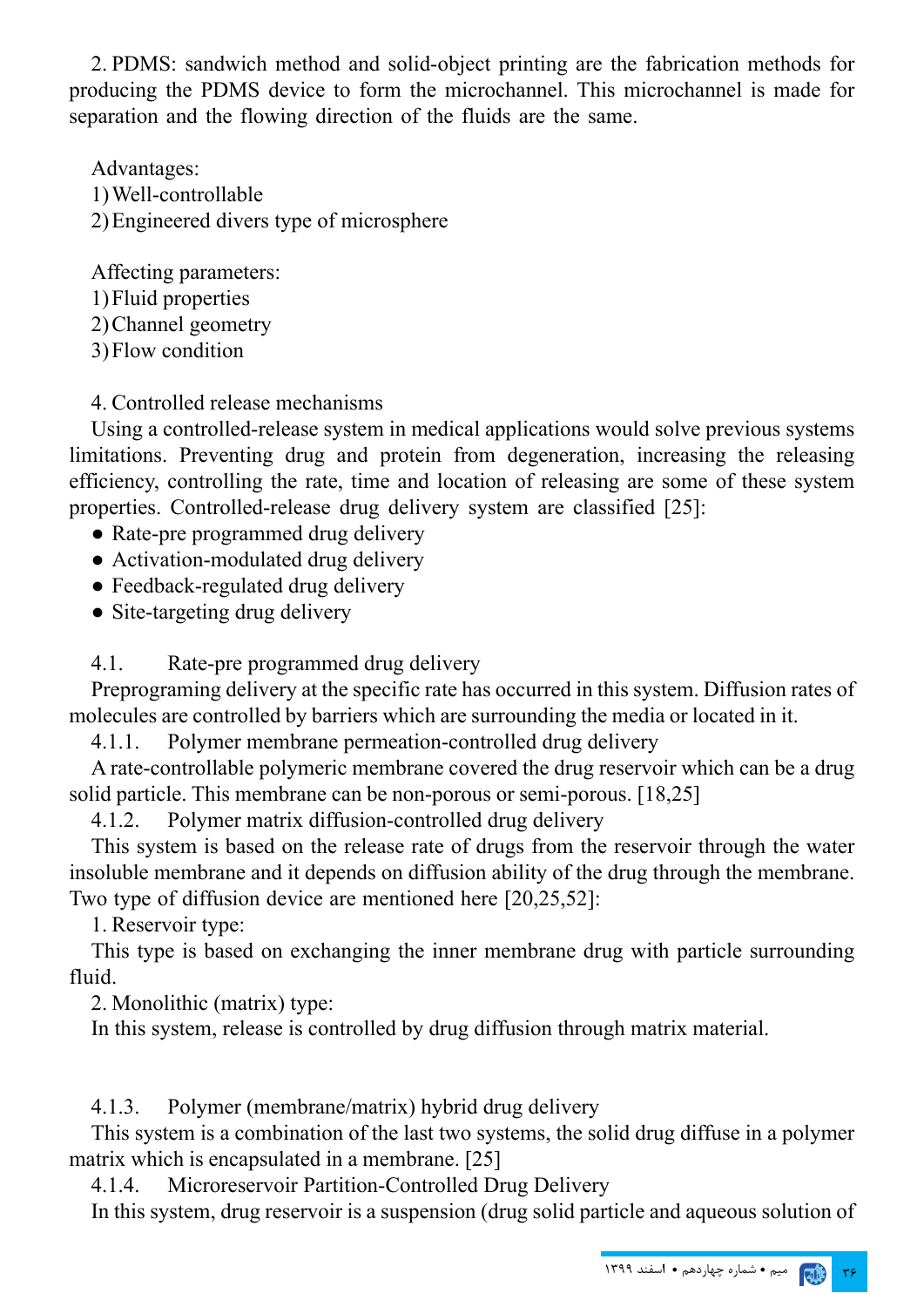water-miscible), but overly, it is similar to last methods. [25]

4.2. Activation-modulated drug delivery

Physical and chemical interaction cause activation in these systems.

4.2.1. Osmotic pressure activated drug delivery

Coating drug particles with semi permeable polymers is a suitable method for controlled release. Particles exposed to aqueous fluid after releasing from the capsule. Particles uptake water based on the osmotic pressure and the drug is dissolved, it leads to a gradient, so more water is uptake. The coating is expanded and the wall stress is increased. Finally the coating ruptures and drug release. [44]

4.2.2. Hydrodynamic pressure activated drug delivery

Hydrodynamic pressure provides a source of energy for the delivery system. This system can be produced by loading liquid drugs into impermeable and collapsible capsules as a reservoir. One absorbent layer, one hydrophobic swellable layer laminate the reservoir and all the parts are coated with rigid, shape-retaining cover. In the digestive tract, absorbent layers imbibe fluid and generate hydrodynamic pressure. Thus, the drug reservoir collapsed and released the molecules. [6,18,44]

4.2.3. Vapor pressure activated drug delivery

The devices of this system are designed with two compartment: infusion compartment and pumping compartment which are physically separated. a vaporizable fluid is one of the sectors of the pumping compartment which generates vapor pressure with vaporizing at body temperature. Under pressure the partition moves upward and drives the drug solution to be delivered in the infusion compartment. [25]

4.2.4. Mechanical force activated drug delivery

Mechanical force can be categorized into three classes: 1) compressive 2) tensile 3) shear forces. Compressive and tensile force activated delivery systems are related to the stretchable material or hybridized into flexible components and the drug is released by deformation or breakage in chemical bonds.

Shear force activated systems are suitable for cardiovascular systems. Deformation and disaggregation are two mechanisms for releasing drugs in this system. [41]

4.2.5. magnetic activated drug delivery

Magnetic activated delivery systems have a high efficiency to deliver drugs to specific locations of the body. This transportation method is based on drug encapsulation into the sphere or conjugation on the surface of the nano/microsphere. Accumulation occurred after microsphere injection and it can lead to increased efficiency of local drug transportation. One magnetic field also can help and facilitate this process. Very high drug concentrations are provided near the target place without any toxicity. [38]

4.2.6. sponophoresis activated drug delivery

Though this process microbubbles interact with cells under ultrasound. Microbubbles are gas-filled particles which are encapsulated by shells. The oscillation occurs by microbubbles when they are induced by ultrasound at the close microbubble resonance frequency. These oscillations increase cellular uptake and permeability by forming transient pores in the cell membrane. Therefore it provides a targeted drug delivery at a specific location. [55,59,60]

4.2.7. iontophoresis activated drug delivery

Iontophoresis is based on the mild electrical current and includes two predominant mechanisms: electromigration and electroosmosis. Electromigration refers to repulsion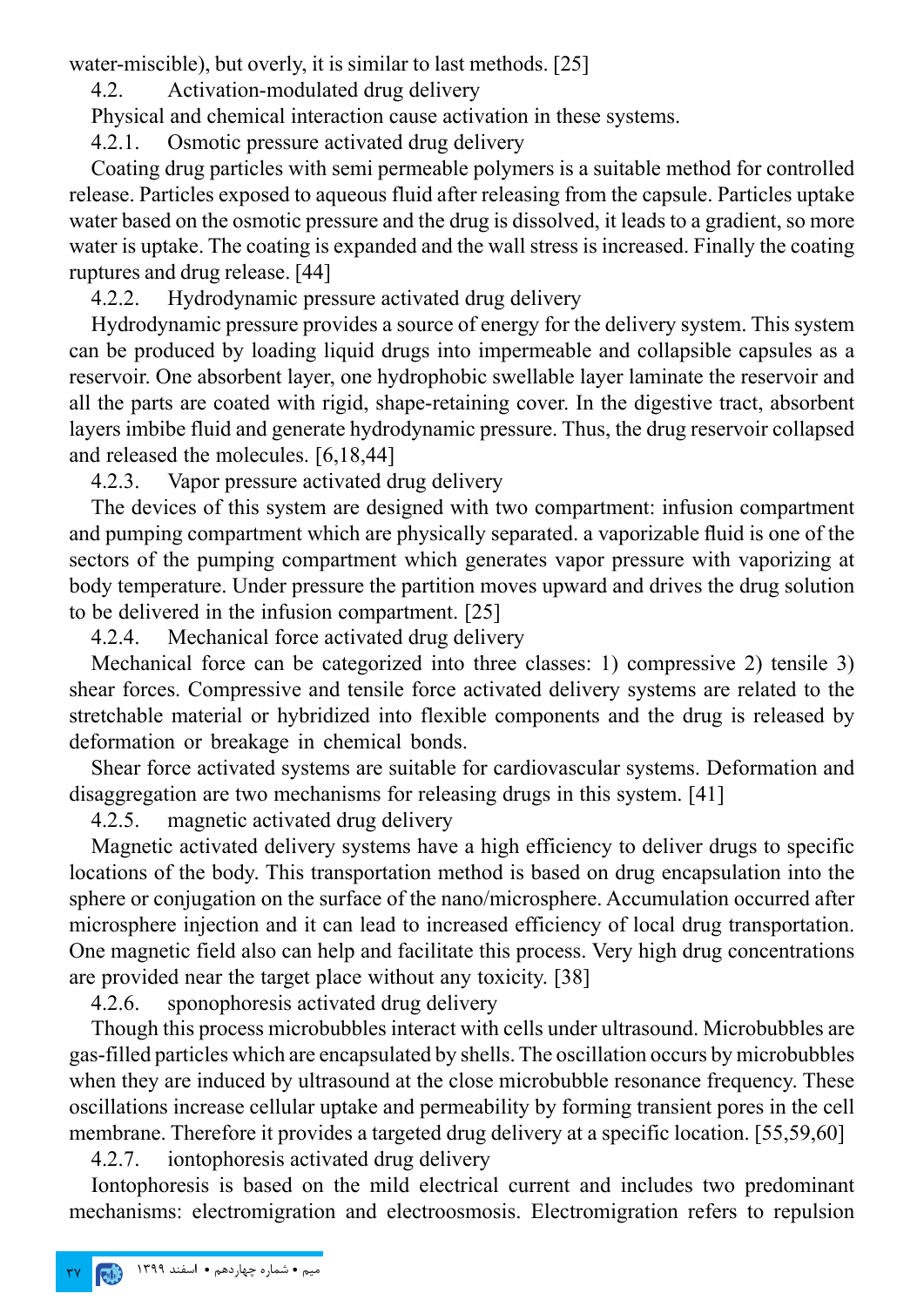of ions by cathodes or anodes and the Ionic flux is generated through electrode reaction. Electroosmotic is the motion of water by electrical current. Electroosmotic can be applied for neutral molecules. [37,58]

4.2.8. hydration activated drug delivery

Hydration devices consist of swellable hydrophobic polymer which the drug is homogeneously dispersed into and the release is activated by polymer hydration-induced swelling. [25]

4.3. Feedback-regulated drug delivery

In these groups feedback mechanisms activate drug releasing. They might be triggered by biochemical substances in the body.

4.3.1. Bioerosion-Regulated Drug Delivery System

It is also called biodegradation systems. The drug is dispersed into the polymer and one stimulus can degenerate the polymer and allows the remaining particle drug to dissolve in water to disperse into the water. [9]

4.3.2. Bioresponsive Drug Delivery Systems

In this system, a reservoir is surrounded and encapsulated by a responsive polymeric membrane which is triggered by pH, light, temperature, enzyme, biomolecule, etc. Biomolecule-responsive drug delivery is one of the typical delivery systems. Biomolecules can either react with matrix or cleave some chemical bond. [14]

4.3.3. Self-Regulating Drug Delivery Systems

In contrast with other feedback regulated delivery systems whose activation depends on the outer activator, this system is stimulated by membrane permeability to biomedical agents. As an example, Peppas et al, found the association between release behavior and surrounding fluid pH. This study indicates that in acidic conditions diffusion coefficient reduces duo to strong ion-ion interaction in hydrogel. In the other hand, in basic and neutral media, hydrogen swelling is occurred and the result is drug diffusion.[4]

4.4. Site-targeting drug delivery

Site-targeting or targeted delivery system is based on delivering a certain amount of an agent to a specific area within the body for a prolonged period of time. These system devices are being prepared by considering target cell properties and receptor-ligand association. Two main approaches for this system include: active targeting and passive targeting.

Passive targeting is directly associated with circulation, whereas active targeting enhances the passive targeting effect to make it more specific to the target site. [25]

| Material                                          | Advantages                                       | Affecting<br>parameters                                              | System types                                                                     |
|---------------------------------------------------|--------------------------------------------------|----------------------------------------------------------------------|----------------------------------------------------------------------------------|
| 1. Rate-<br>programmed                            |                                                  |                                                                      |                                                                                  |
| 1.1. Polymer<br>membrane<br>permeation-controlled | Low risk of<br>accidentally burst and<br>release | Partition<br>coefficient, membrane<br>thickness, drug<br>diffusivity | Progestasert IUD,<br>Ocusert, Transderm-<br>Nitro, Norplant<br>subdermal implant |
| 1.2. Polymer<br>matrix diffusion-<br>controlled   |                                                  |                                                                      |                                                                                  |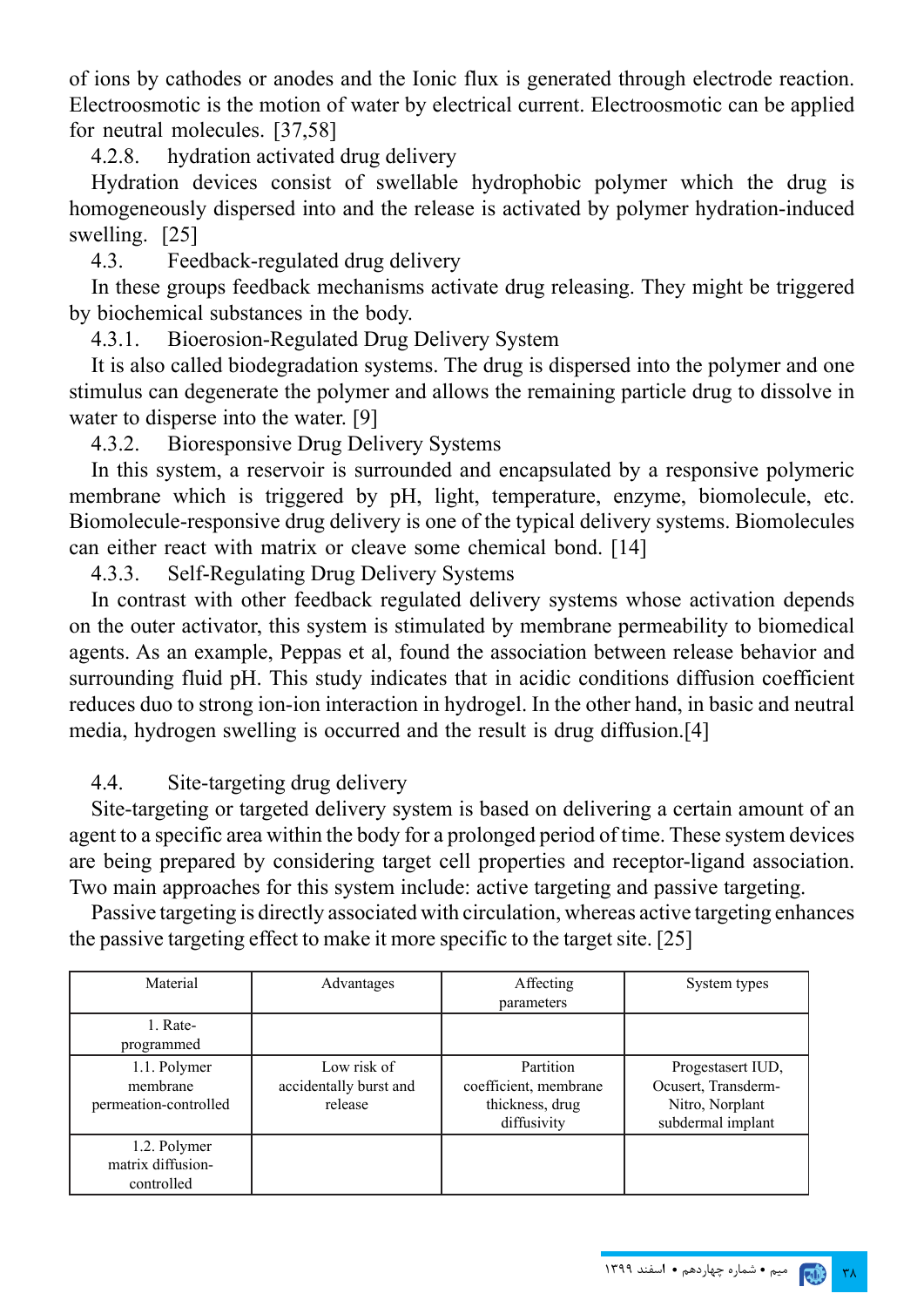|                                             |                                                                                                       | Temperature,<br>viscosity, matrix free<br>volume                                                                | Nitro-Dur,<br>Compudose                                                     |
|---------------------------------------------|-------------------------------------------------------------------------------------------------------|-----------------------------------------------------------------------------------------------------------------|-----------------------------------------------------------------------------|
| 1.2.1. Reservoir<br>type                    | Variable release rate                                                                                 |                                                                                                                 |                                                                             |
| 1.2.2. Monolithic<br>rate                   | Easier to produce,<br>deliver molecule with<br>high MW                                                |                                                                                                                 |                                                                             |
| 1.3. Polymer<br>(membrane/matrix)<br>hybrid | Both polymer<br>matrix diffusion and<br>polymer membrane<br>permeation                                | Diffusivity,<br>permeability,<br>membrane thickness                                                             | Norplant                                                                    |
| 1.4. Microreservoir<br>Partition-Controlled |                                                                                                       | Drug concentration<br>rate, thickness, drug<br>diffusivity in lipid<br>layer                                    | Nitrodisc,<br>Syncro-Mate-C<br>implant, Transdermal<br>contraceptive device |
| 2. Activation-<br>modulated                 |                                                                                                       |                                                                                                                 |                                                                             |
| 2.1. Osmotic<br>pressure activated          | easy to formulate,<br>simple, prolonged<br>therapeutic e□ect,<br>inexpensive                          | water permeability,<br>effective surface area,<br>thickness of housing,                                         | Alzet osmotic<br>pump, Acutrim tablet,                                      |
| 2.2. Hydrodynamic<br>pressure activated     | Some medical<br>benefit (mitigate<br>food-effect, increase<br>patient compliance and<br>tolerance     | proportion in the<br>membrane, tablet<br>surface area, osmotic<br>agent proportion, drug<br>layer polymer grade |                                                                             |
| 2.3. Vapor pressure<br>activated            |                                                                                                       |                                                                                                                 |                                                                             |
|                                             | Fluid<br>delivery<br>in<br>small<br>volumes,<br>very<br>fluid<br>deliver<br>at<br>programmed<br>rate  | differential<br>vapor<br>viscosity,<br>pressure,<br>delivery cannula size                                       | Infusaid system                                                             |
| Mechanical<br>2.4.<br>activated<br>force    | Providing<br>predictable<br>control.<br>patient<br>controlled<br>delivery                             | Temperature,<br>diameter,<br>vessel<br>velocity                                                                 |                                                                             |
| 2.5.<br>magnetic<br>activated               | Bio<br>adaptability,<br>non-toxicity, reducing<br>the concentration of free<br>drug over circulation, | Particle<br>size,<br>surface characteristic,<br>field<br>strength,<br>and<br>blood<br>flow rate                 |                                                                             |
| 2.6.<br>sonophoresis<br>activated           | Safe, non-invasive,<br>widely<br>available,<br>inexpensive,                                           | Frequency,<br>Intensity,<br>Pressure,<br>Pulse<br>length,                                                       |                                                                             |
| 2.7. iontophoresis<br>activated             | controllable<br>High<br>delivery<br>rate,<br>bioavailable                                             | Drug concentration,<br>pH, current                                                                              | LidoSite,<br>Zecuity,<br>Ionsys                                             |
| 2.8.<br>hydration<br>activated              | High drug release<br>rate for hydrophobic and<br>hydrophilic component                                | Orifice size, drug<br>loading                                                                                   | Syncro-Male-B<br>Valrelease<br>implant,                                     |
| 3.                                          | Feedback-regulated                                                                                    |                                                                                                                 |                                                                             |
| Bioerosion-<br>3.1.<br>Regulated            |                                                                                                       | Thickness of the<br>membrane, membrane<br>Diffusion coefficient,<br>pH                                          |                                                                             |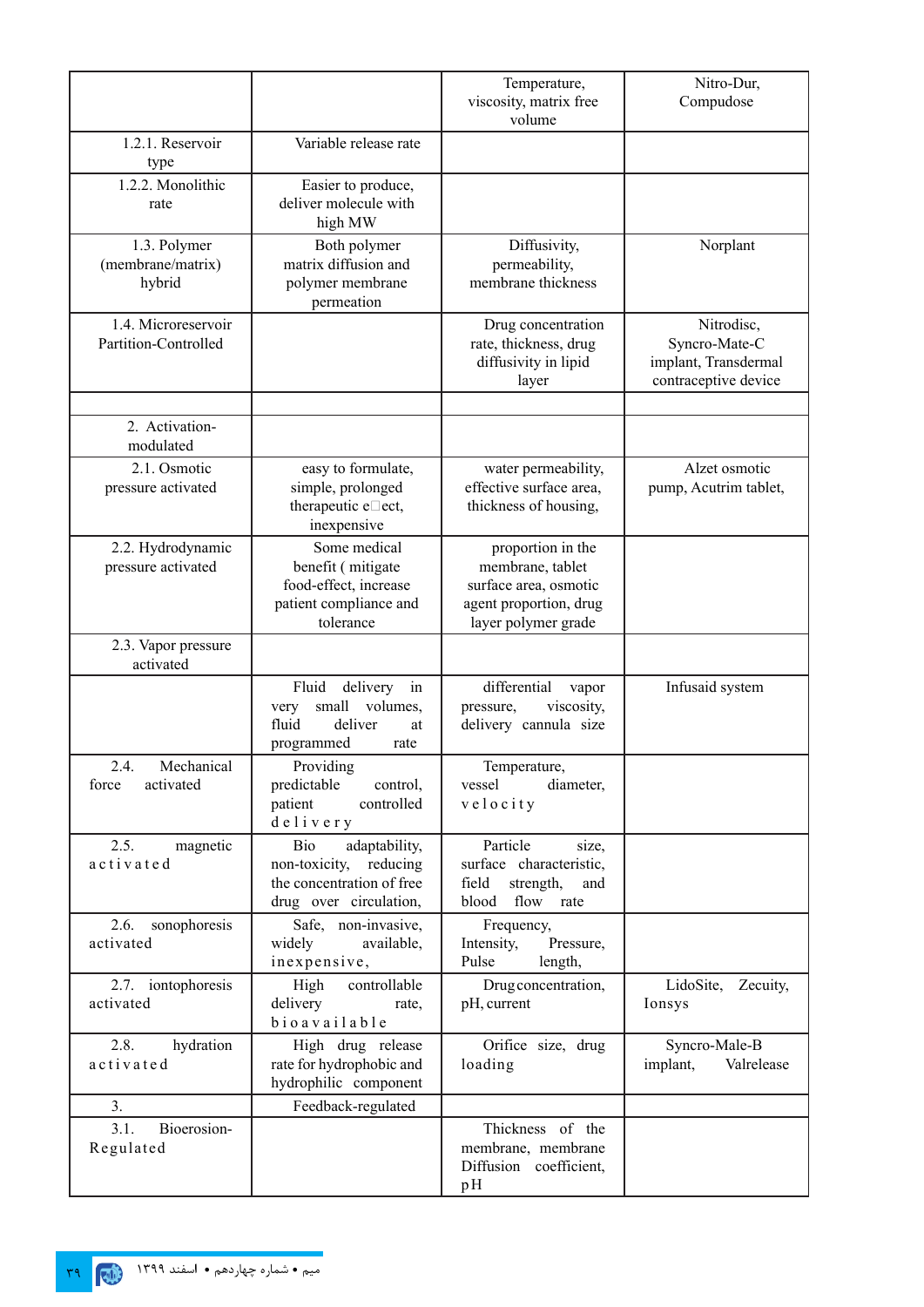| 3.2. Bioresponsive                       | Carry high dosage,<br>stimuli-<br>non-toxic.<br>responsive | pH,<br>temperature,<br>light,<br>enzyme,<br>biomolecule                    |  |
|------------------------------------------|------------------------------------------------------------|----------------------------------------------------------------------------|--|
| 3.3.<br>Self-<br>Regulating              | Intelligent delivery<br>system                             | stimulant<br>pH,<br>molecule<br>concentration.<br>membrane<br>permeability |  |
| Site-targeting<br>4.<br>delivery<br>drug | High specificity and<br>efficiency                         | Depends<br>the<br>on<br>delivery<br>type                                   |  |

#### 5. Bioactive molecules

In fact, bioactive molecules are important to consider for their significant role in all kinds of treatment. Choosing a suitable delivery approach is completely dependent on molecules which are wanted to be released. So, the materials and synthesis mechanisms are selected based on the types of the molecules.

In tissue engineering, bioactive proteins are more interested in delivery including: growth factors and adhesive factors as the main factors. [19]

1)Growth factors:

Growth factors contribute a significant role in tissue engineering. These molecules are ligands for cell receptors and cause turning on signal transduction within the cell. The most important examples include:

- a. morphogenetic proteins (BMPs)
- b. transforming growth factor (TGF)-β
- c. vascular endothelial growth factors (VEGFs)
- d. platelet-derived growth factors (PDGFs)
- e. fibroblast growth factors (FGFs)
- f. neurotrophins
- g. insulin like growth factors

2)Adhesive factors:

Another important candidate for drug delivery in the field of tissue engineering are adhesive factors. These molecules are bound to the ECM (ExtraCellular Matrix) and transmit the pressure stress between cytoskeleton and ECM. As an illustration for adhesive factors:

- a. Fibronectin
- b. vitronectin
- c. laminin
- d. peptide mimics of these proteins
- 6. conclusion

For the last several decades, there has been a significant number of studies which have focused on the methods and materials for designing controlled-release devices. In this review the four main components for designing devices are mentioned: materials, active molecules, synthetic methods and drug delivery systems. Natural, synthetic and ceramic materials are manipulated to produce the devices which are coupled with various delivery systems. On the other hand, active molecules are bound to the scaffolds based on their chemical properties. The combination of all these techniques provide devices that release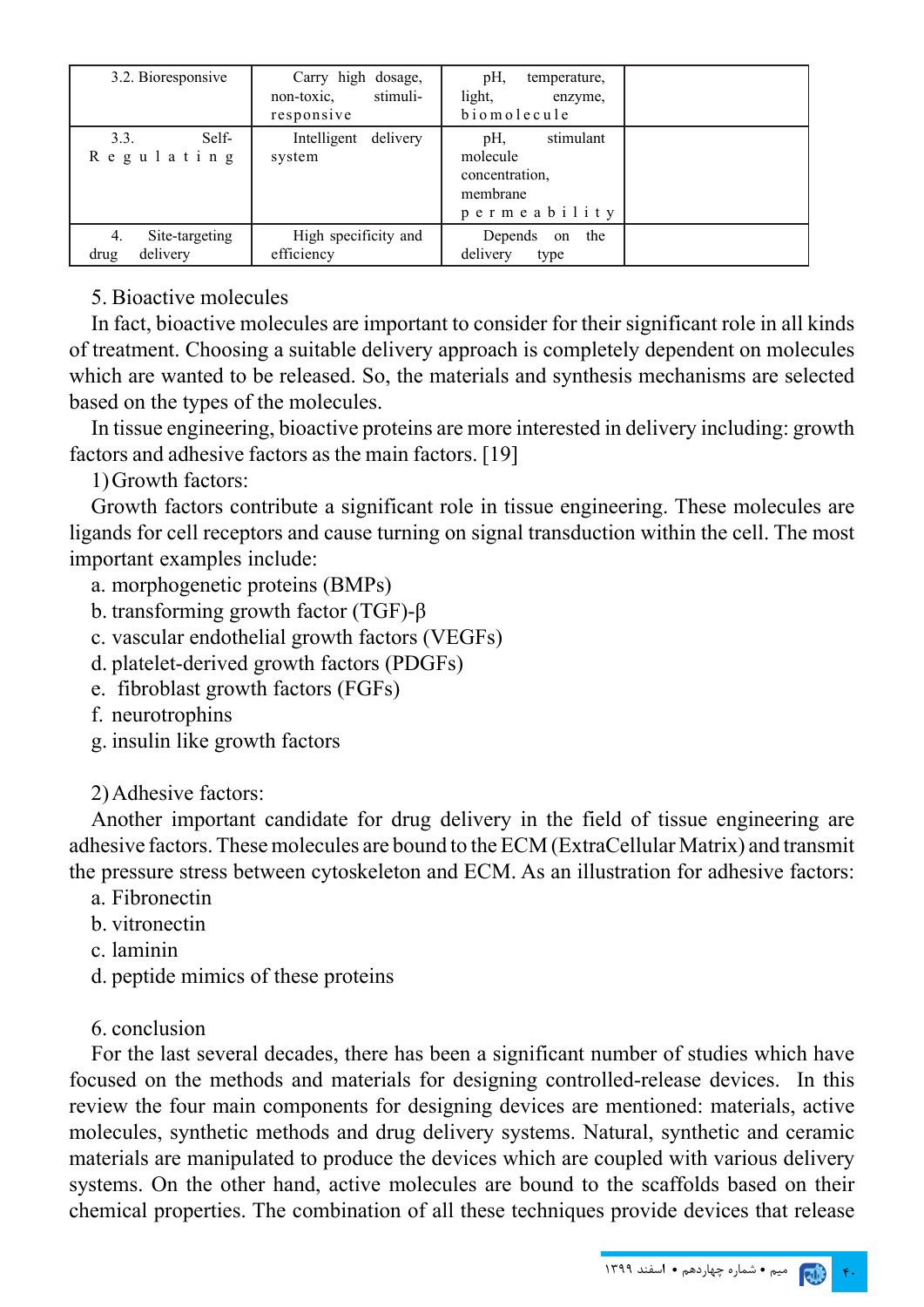controlled amounts of drug at specific times in specific locations.

Additional future works on the computational and modeling methods would help to make more specific, efficient and cheaper scaffolds for implantation aims.

Uncategorized References

1. Polymeric Scaffolds in Tissue Engineering Application: A Review: International Journal of Polymer Science. 2011. 2011.

2. Guarino, V., F. Causa, and L. Ambrosio, Bioactive scaffolds for bone and ligament tissue. Expert Review of Medical Devices, 2007. 4(3): p. 405-418.

3. Malafaya, P.B., G.A. Silva, and R.L. Reis, Natural–origin polymers as carriers and scaffolds for biomolecules and cell delivery in tissue engineering applications. Advanced Drug Delivery Reviews, 2007. 59(4): p. 207-233.

4. Intelligent Materials for Controlled Release, Copyright, Advisory Board, Foreword, in Intelligent Materials for Controlled Release. 1999, American Chemical Society. p. i-vii.

5. Davies, O.R., et al., Applications of supercritical CO2 in the fabrication of polymer systems for drug delivery and tissue engineering. Advanced Drug Delivery Reviews, 2008. 60(3): p. 373- 387.

6. Malaterre, V., et al., Approach to design push–pull osmotic pumps. International Journal of Pharmaceutics, 2009. 376(1): p. 56-62.

7. Hu, J., et al., Beta-tricalcium phosphate particles as a controlled release carrier of osteogenic proteins for bone tissue engineering. Journal of Biomedical Materials Research Part A, 2012. 100A(7): p. 1680-1686.

8. Ladrón de Guevara-Fernández, S., et al., Bioactive glass-polymer materials for controlled release of ibuprofen. Biomaterials, 2003. 24(22): p. 4037-4043.

9. Wood, D.A., Biodegradable drug delivery systems. International Journal of Pharmaceutics, 1980. 7(1): p. 1-18.

10. Tabata, Y., Biomaterial technology for tissue engineering applications. Journal of the Royal Society, Interface, 2009. 6 Suppl 3(Suppl 3): p. S311-S324.

11. O'Brien, F.J., Biomaterials & scaffolds for tissue engineering. Materials Today, 2011. 14(3): p. 88-95.

12. Lee, E.J., F.K. Kasper, and A.G. Mikos, Biomaterials for tissue engineering. Annals of biomedical engineering, 2014. 42(2): p. 323-337.

13. Langer, R., Biomaterials in Drug Delivery and Tissue Engineering:  One Laboratory's Experience. Accounts of Chemical Research, 2000. 33(2): p. 94-101.

14. You, J.-O., et al., Bioresponsive matrices in drug delivery. Journal of biological engineering, 2010. 4: p. 15-15.

15. Yoshikawa, H. and A. Myoui, Bone tissue engineering with porous hydroxyapatite ceramics. Journal of Artificial Organs, 2005. 8(3): p. 131-136.

16. Porter, J.R., T.T. Ruckh, and K.C. Popat, Bone tissue engineering: A review in bone biomimetics and drug delivery strategies. Biotechnology Progress, 2009. 25(6): p. 1539-1560.

17. Paul, W. and C.P. Sharma, Ceramic Drug Delivery: A Perspective. Journal of Biomaterials Applications, 2003. 17(4): p. 253-264.

18. Tojo, K., et al., Characterization of a membrane permeation system for controlled drug delivery studies. AIChE Journal, 1985. 31(5): p. 741-746.

19. Tiwari, R., CONTROLLED RELEASE DRUG FORMULATION IN PHARMACEUTICALS: A STUDY ON THEIR APPLICATION AND PROPERTIES. Vol. 5. 2016. 1740-1720.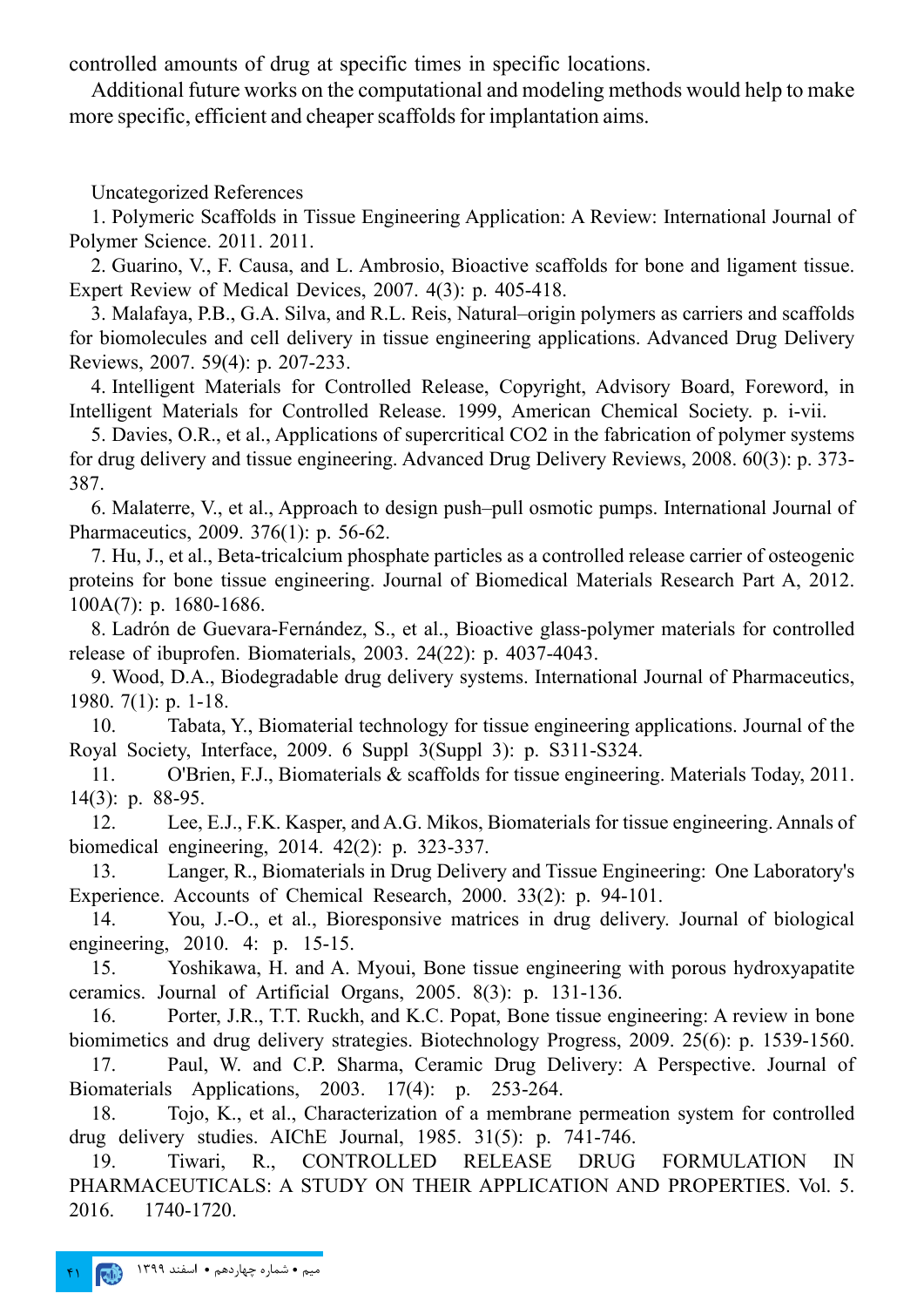20. Madhusudhan Reddy, A., et al., Controlled release matrix drug delivery system – a review. Vol. 5. 2017. 2017-384.

21. Plieva, F.M., et al., Cryogel applications in microbiology. Trends in Microbiology, 2008. 16(11): p. 543-551.

22. M. A. Henderson, T., et al., Cryogels for Biomedical Applications. Vol. 1. 2013. 2682- 2695.

23. Li, J. and D.J. Mooney, Designing hydrogels for controlled drug delivery. Nature Reviews Materials, 2016. 1: p. 16071.

24. Langer, R. and D.A. Tirrell, Designing materials for biology and medicine. Nature, 2004. 428: p. 487.

25. Chien, Y.W., Drug Delivery : Controlled Release. Encyclopedia of Pharmaceutical Technology 2010.

26. Bhardwaj, N. and S.C. Kundu, Electrospinning: A fascinating fiber fabrication technique. Biotechnology Advances, 2010. 28(3): p. 325-347.

27. Teo, W.-E., W. He, and S. Ramakrishna, Electrospun scaffold tailored for tissuespecific extracellular matrices. Biotechnology Journal, 2006. 1(9): p. 918-929.

28. Wang, X., et al., Emulsion-templated fully three-dimensional interconnected porous titania ceramics with excellent humidity sensing properties. Sensors and Actuators B: Chemical, 2016. 237: p. 894-898.

29. Liao, C.-J., et al., Fabrication of porous biodegradable polymer scaffolds using a solvent merging/particulate leaching method. Journal of Biomedical Materials Research, 2002. 59(4): p. 676-681.

30. Autissier, A., et al., Fabrication of porous polysaccharide-based scaffolds using a combined freeze-drying/cross-linking process. Acta Biomaterialia, 2010. 6(9): p. 3640-3648. 31. Siepmann, J., R. Siegel, and M.J. Rathbone, Fundamentals and applications of

controlled release drug delivery. 2012. 1-594.

32. Huang, Y.-C. and D. Mooney, Gas Foaming to Fabricate Polymer Scaffolds in Tissue Engineering. 2005. p. 155-167.

33. El-Sherbiny, I.M. and M.H. Yacoub, Hydrogel scaffolds for tissue engineering: Progress and challenges. Global cardiology science & practice, 2013. 2013(3): p. 316-342.

34. Xu, H.H.K., et al., Injectable and macroporous calcium phosphate cement scaffold. Biomaterials, 2006. 27(24): p. 4279-4287.

35. Hertz, A. and I.J. Bruce, Inorganic materials for bone repair or replacement applications. Nanomedicine, 2007. 2(6): p. 899-918.

36. Yoshikawa, H., et al., Interconnected porous hydroxyapatite ceramics for bone tissue engineering. Journal of The Royal Society Interface, 2009. 6(suppl\_3): p. S341-S348.

37. Kalia, Y.N., et al., Iontophoretic drug delivery. Advanced Drug Delivery Reviews, 2004. 56(5): p. 619-658.

38. Jangde, R., Magnetically modulated Drug Delivery Systems: An Overview. Vol. 4. 2011.

39. Czernuszka, J.T., Making tissue engineering scaffolds work. Review: the application of solid freeform fabrication technology to the production of tissue engineering scaffolds.

. European cells & materials

2003. 5: p. 29-39; discussion 39-40

40. Fideles, T., et al., Mechanical and Morphological Characterization of Chitosan Scaffolds Produced by Particle Aggregation Method. Vol. 04. 2017. 1-12.

41. Zhang, Y., et al., Mechanical Force-Triggered Drug Delivery. Chemical Reviews,